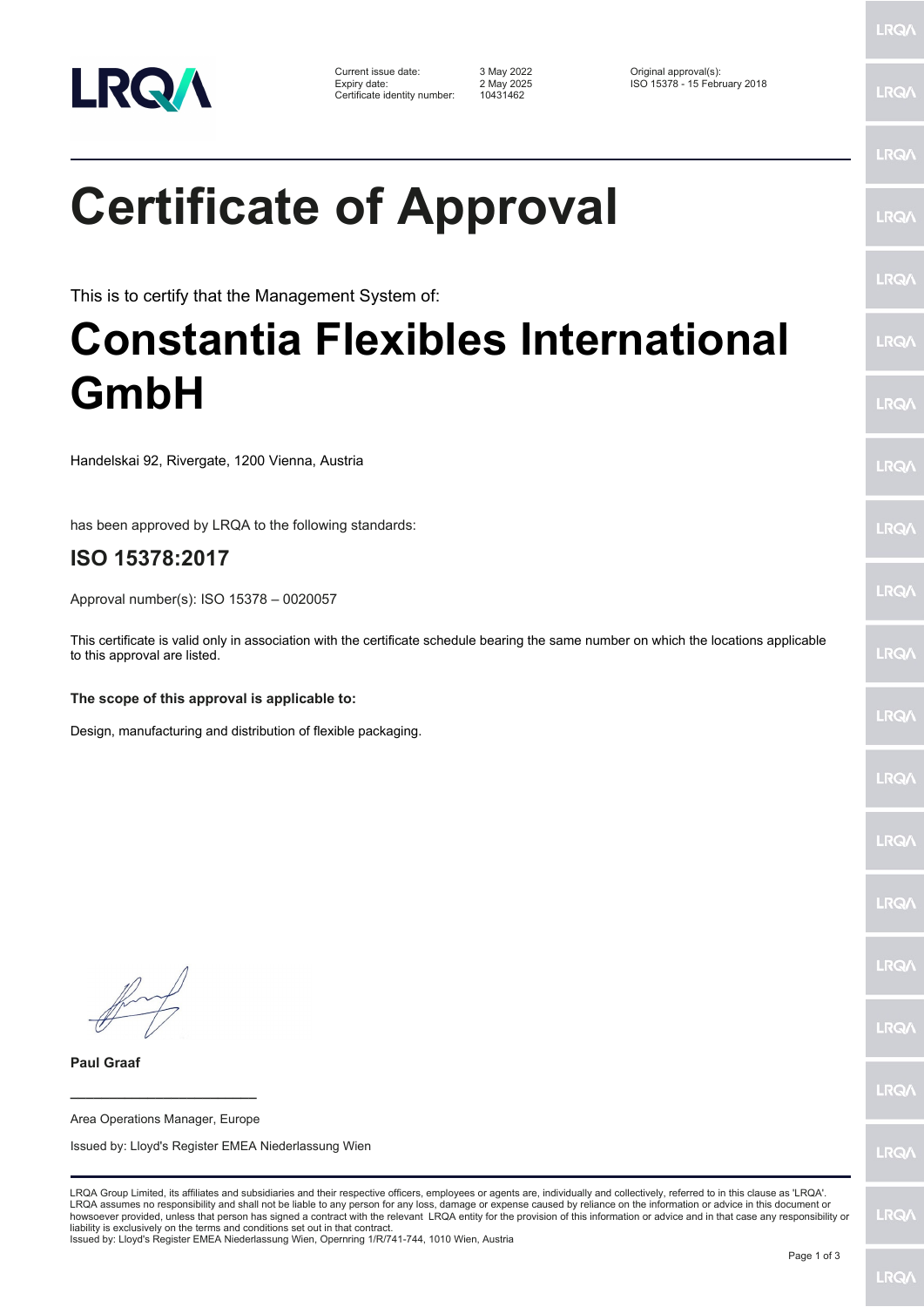

**LRQA** 

LRQ/\

Certificate identity number: 10431462

| Location                                                                                                       | <b>Activities</b>                                                                                                                                                                      | <b>LRQA</b>                 |
|----------------------------------------------------------------------------------------------------------------|----------------------------------------------------------------------------------------------------------------------------------------------------------------------------------------|-----------------------------|
| Handelskai 92, Rivergate, 1200 Vienna,<br>Austria                                                              | ISO 15378:2017<br>Design, manufacturing and distribution of flexible<br>packaging.                                                                                                     | <b>LRQA</b>                 |
| <b>Constantia Patz Ges.m.b.H</b><br>Guntramser Straße 7, 2620 Loipersbach,<br>Austria                          | ISO 15378:2017<br>Design, manufacturing and distribution of flexible<br>packaging.                                                                                                     | <b>LRQA</b>                 |
| <b>Constantia Flexibles International GmbH</b><br>Handelskai 92 Rivergate, 1200 Vienna, Austria                | ISO 15378:2017<br>Management and administration.                                                                                                                                       | <b>LRQ/\</b><br><b>LRQA</b> |
| <b>Constantia Louvain Sprl</b><br>Rue du Bosquet, 5, 1348 Louvain-La-Neuve,<br>Belgium                         | ISO 15378:2017<br>Printing and conditioning of aluminium foil, as well blister<br>foil as laminates for packaging purposes in the<br>pharmaceutical industry. Order intake, production | <b>LRQA</b>                 |
|                                                                                                                | process, purchasing and inventory management of raw<br>material and preparation of shipment of finished goods.                                                                         | <b>LRQA</b>                 |
| <b>Constantia Pirk GmbH &amp; Co. KG</b><br>Pirkmühle 14-16, 92712 Pirk, Germany                               | ISO 15378:2017<br>Design, manufacturing and distribution of flexible<br>packaging for the pharmaceutical industry.                                                                     | <b>LRQA</b>                 |
| <b>Constantia Fromm GmbH</b><br>Föhrenbachstraße 1, 73630 Remshalden-Geradstetten,<br>Germany                  | ISO 15378:2017<br>Printing and slitting of flexible packaging materials for the<br>pharmaceutical industry.                                                                            | <b>LRQA</b>                 |
| Constantia San Prospero S.r.l.<br>Via Viazza 102, 41030 San Prospero (MO),<br>Italy                            | ISO 15378:2017<br>Printing and slitting of flexible packaging materials for the<br>pharmaceutical industry.                                                                            | <b>LRQ/</b><br><b>LRQA</b>  |
| Constantia Tobepal, S.L.U.<br>Burgos site, C/Lopes Bravo, 68. Pol. Ind. Villalonquejar, 09001<br>Burgos, Spain | ISO 15378:2017<br>Design and gravure printing of films and paper. Multilayer<br>lamination by adhesive lamination.                                                                     | <b>LRQ/</b>                 |
| Constantia Tobepal, S.L.U.<br>Logroño site, Avda de Burgos 67, 26007 Logroño,<br>Spain                         | ISO 15378:2017<br>Design and gravure printing of films and paper. Multilayer<br>lamination by extrusion and adhesive lamination.                                                       | <b>LRQA</b>                 |
|                                                                                                                |                                                                                                                                                                                        | <b>LRQ/</b>                 |